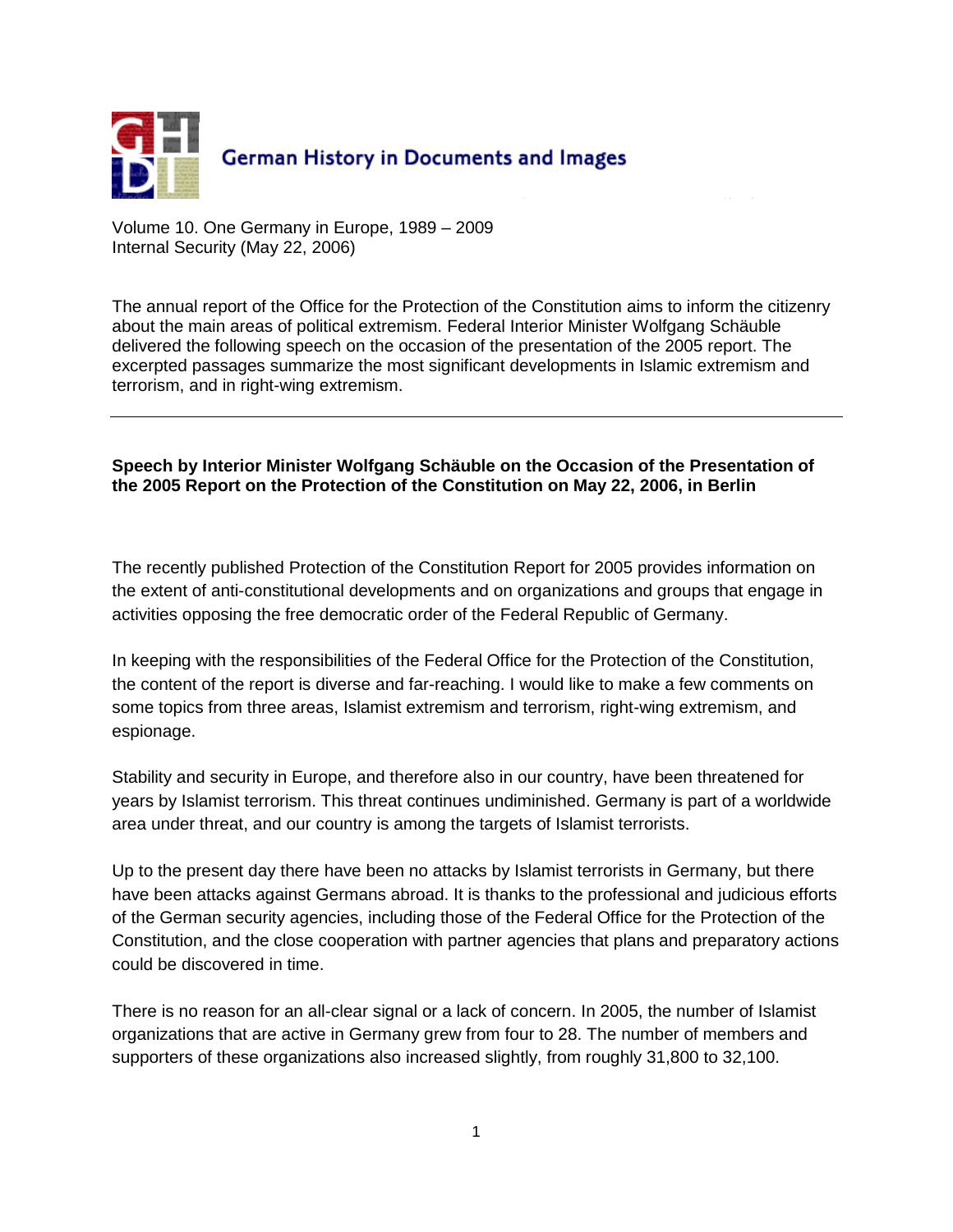We must be careful not to equate these figures with the far smaller milieu of violent terrorism. But it is also imperative that we take decisive steps against extremist endeavors that employ non-terrorist means to fight our value system. There cannot be room for a fundamentalist interpretation of the Sharia that eclipses the value system of our Basic Law.

This is why the interior ministries of the federal and state governments are taking executive action against the respective institutions and organizations as soon as there is concrete information on criminal and anti-constitutional activities.

## $[\ldots]$

Since combating terrorism will continue to be a long-term priority of our security policy in the foreseeable future, it is my goal to implement specific supplementary measures to further raise the existing security level.

We will take the steps that are necessary according to the evaluation of the Counter-Terrorism Act (TBG) by extending and supplementing the established powers through the draft bill for an amendment to the Counter-Terrorism Act (TBEG).

Acquiring and exchanging knowledge also involves the use of modern information technology, including shared data from police and intelligence services. To this end, the federal government will present a draft bill to establish a standardized, central anti-terror database and incidentspecific project databases.

Furthermore, as provided for in the federalism reform, we will authorize the Federal Office of Criminal Investigation in clearly defined cases to take action to prevent the dangers of international terrorism. The present division of responsibilities – the Federal Office of Criminal Investigation may act only if there is an initial suspicion of activities subject to criminal proceedings, but defending against the dangers that precede those actions falls within the jurisdiction of the federal states – prolongs the response time and thus increases the danger of losing information.

In the long run, we will only succeed in combating Islamism if we can prevent radicalization and recruitment in the first place. Therefore, in the fall of 2005, our security agencies engaged Muslim associations in a dialogue that was oriented toward joint goals. The agreed upon strategy aims to improve our mutual understanding and to spur joint action against the extremist misuse of religion.

Social marginalization, insufficient German language skills, and a lack of career prospects promote the radicalization of young Muslims in our country. A successful integration policy is therefore an essential instrument of any effective anti-terror strategy.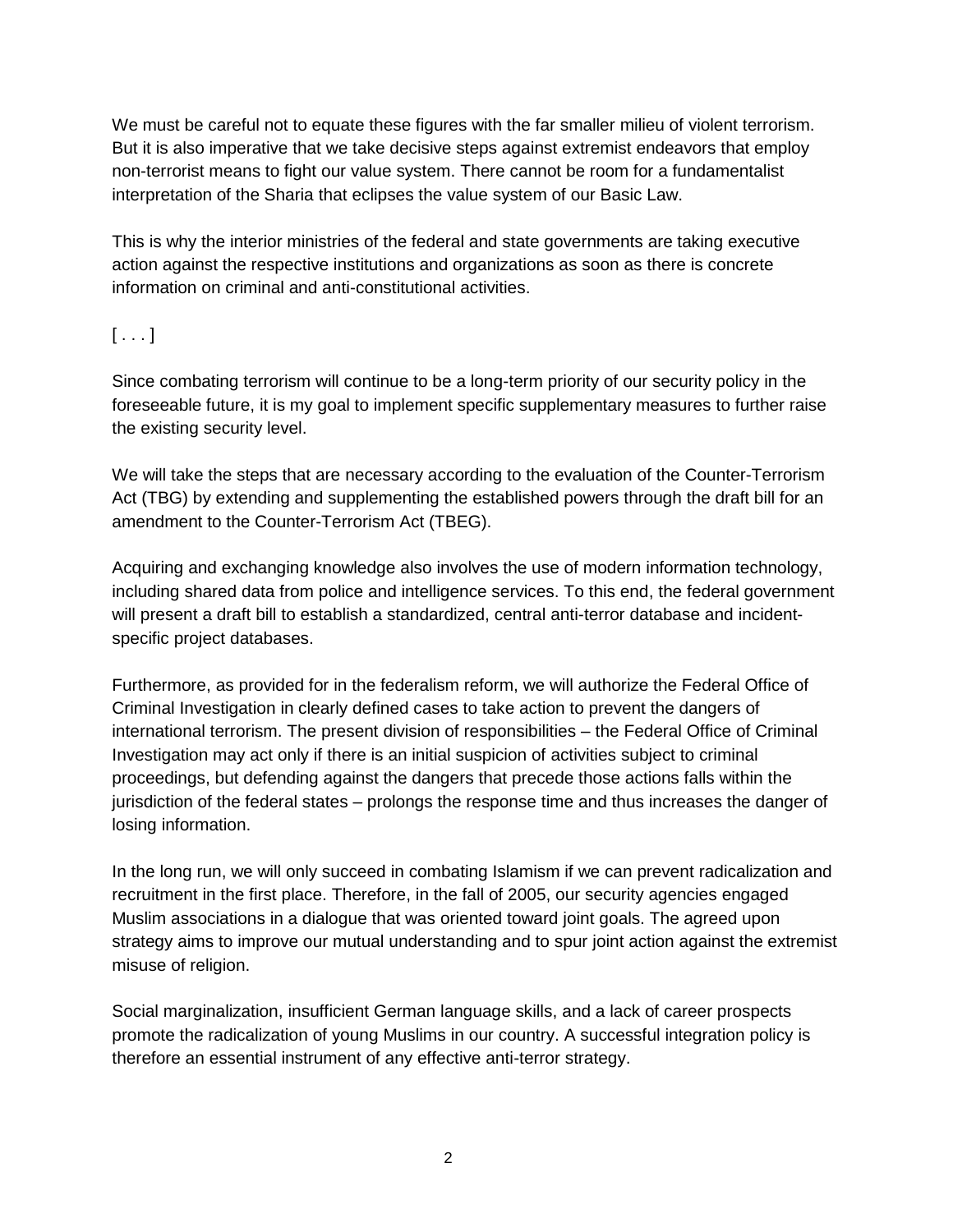Immigration and integration are two sides of the same coin. Only the transparent control and restriction of immigration can create the necessary climate for the integration of foreign nationals living here. And their successful integration is necessary as a foundation for further immigration.

And so we demand of people who come to our country that they actively contribute to their own integration and acknowledge the basic values of our society. Thus, integration makes a preventative contribution to the internal security of our country as well.

Immigration policy must also guarantee the protection and security of our country and the people living here. The immigration act that took effect on January 1, 2005, provides the federal states, which are essentially responsible for implementing the Aliens Act, with an extended instrument with which to suppress terrorist and extremist threats.

Within the scope of the present evaluation of the Immigration Act, we are also reviewing whether all security questions have been answered satisfactorily or if further legislative action is needed.

Right-wing extremism is a focal point of the present debate. It demands special attention from both the government and society. For this reason, right-wing extremism is a special area of focus for the Federal Office for the Protection of the Constitution.

It is gratifying that right-wing extremist parties did not score any notable victories in the past year or in the three *Landtag* [state assembly] elections in March of this year.

At the end of last year, the NPD [National Democratic Party of Germany] had 6,000 members, that is, 700 more than a year earlier. By renewing their contact with the neo-Nazi scene and concluding their "Germany Pact" with the DVU [German People's Union], the NPD has tried to increase its significance in the right-wing extremist scene. But having received less than two percent of the vote in the last Bundestag election and in this year's *Landtag* elections, they did not succeed in making the breakthrough they had hoped for.

There is nevertheless cause for concern that extremist right-wing ideology is attractive to a considerable segment of young male voters between 18 and 24 years of age. More than 5 percent of the young male vote nationwide, and even almost ten percent in the new federal states, went to the NPD. This must be an incentive for us to promote our democracy more intensively, especially among young people.

The DVU and the *Republikaner* have consistently missed their mark in the elections. Moreover, both parties' membership figures have fallen again (the DVU by about 2,000 to a total of 9,000, and the *Republikaner* by 1,000 to 6,500).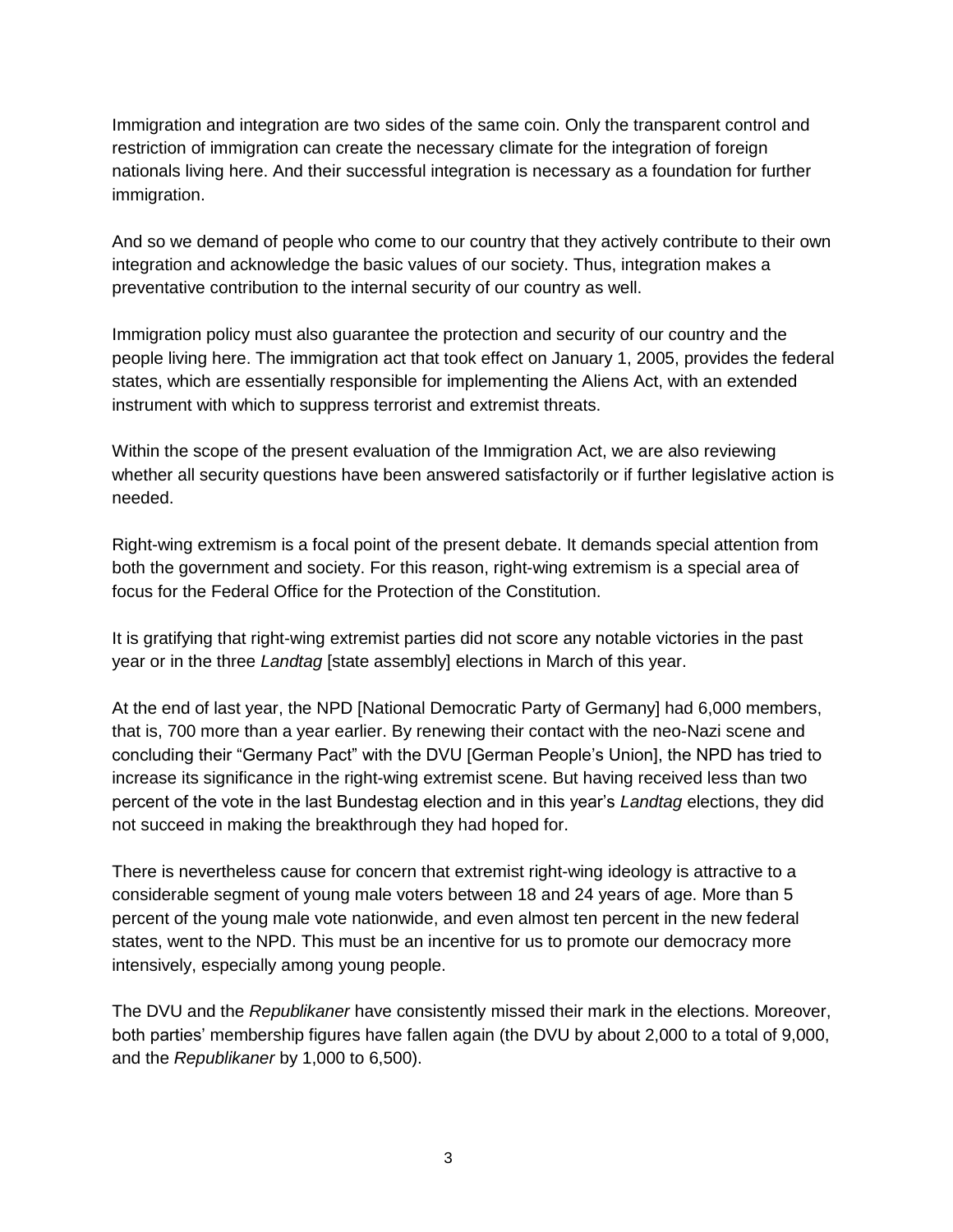People in the right-wing extremist scene who own large arsenals of weapons, munitions, and explosives pose a particularly grave threat. There are also groups within the skinhead scene that demonstrate a great proclivity toward violence. The acts of violence perpetrated by these skinheads are mostly xenophobic; they do not have strategic, terrorist motives and are generally driven by feelings of hatred and committed under the influence of alcohol.

The susceptibility of youths and young adults to right-wing ideology is evidenced by the increase in the number of people considered susceptible to neo-Nazi activity by 300 to 4,100. The popularity of skinhead concerts, the number of which rose by 40 percent last year, makes this even clearer. The lyrics of skinhead music are racist and anti-Semitic and they glorify violence; they serve to create enemy stereotypes, influence ideological opinions, and promote a propensity toward violence.

In March 2005, the Federal Court of Justice rejected the appeal of the leader of the skinhead band "Landser," who had been sentenced to several years' imprisonment. In December of last year, four members of the skinhead group "Race War" were charged with membership in a criminal association. These cases show that extremism and racism will be dealt with resolutely.

It is extremely alarming, however, that the number of politically motivated crimes with a rightwing extremist background has increased by 27 percent, up to 15,361. This number has also risen by roughly 23 percent in the subset of right-wing extremist violent crimes.

One cause for this rise in violent crimes could be the growth in right-wing demonstrations, which often lead to violent conflicts with left-wing extremist counter-demonstrators. Left-wing extremists with a propensity toward violence seek direct confrontation with their political adversaries and the police.

This becomes evident in the developments reported in 2005 in the area of left-wing politically motivated crime. The number of crimes in this area rose by 39 percent over the previous year. The subset of left-wing politically motivated violent crime even rose by 57 percent and exceeded – in contrast to the trend in previous years – right-wing politically motivated violent crime, also in terms of absolute numbers.

The monitoring activities of the Office for the Protection of the Constitution and the threat of prosecution by law enforcement agencies have brought success in the crackdown on the rightwing extremist scene. Fortunately, this has been backed up by court verdicts. For instance, this past March, the Federal Court of Justice confirmed the verdict against five members of the "Havelland Free Corps" *Kameradschaft*, who had committed a series of arson attacks. The Brandenburg Court of Appeals had convicted the defendants of forming a terrorist organization. They were given youth offender sentences, some of which involved several years' detention.

The changes to the criminal code and the right of assembly that took effect in 2005 have greatly improved the options available to authorities to ban right-wing extremist meetings.